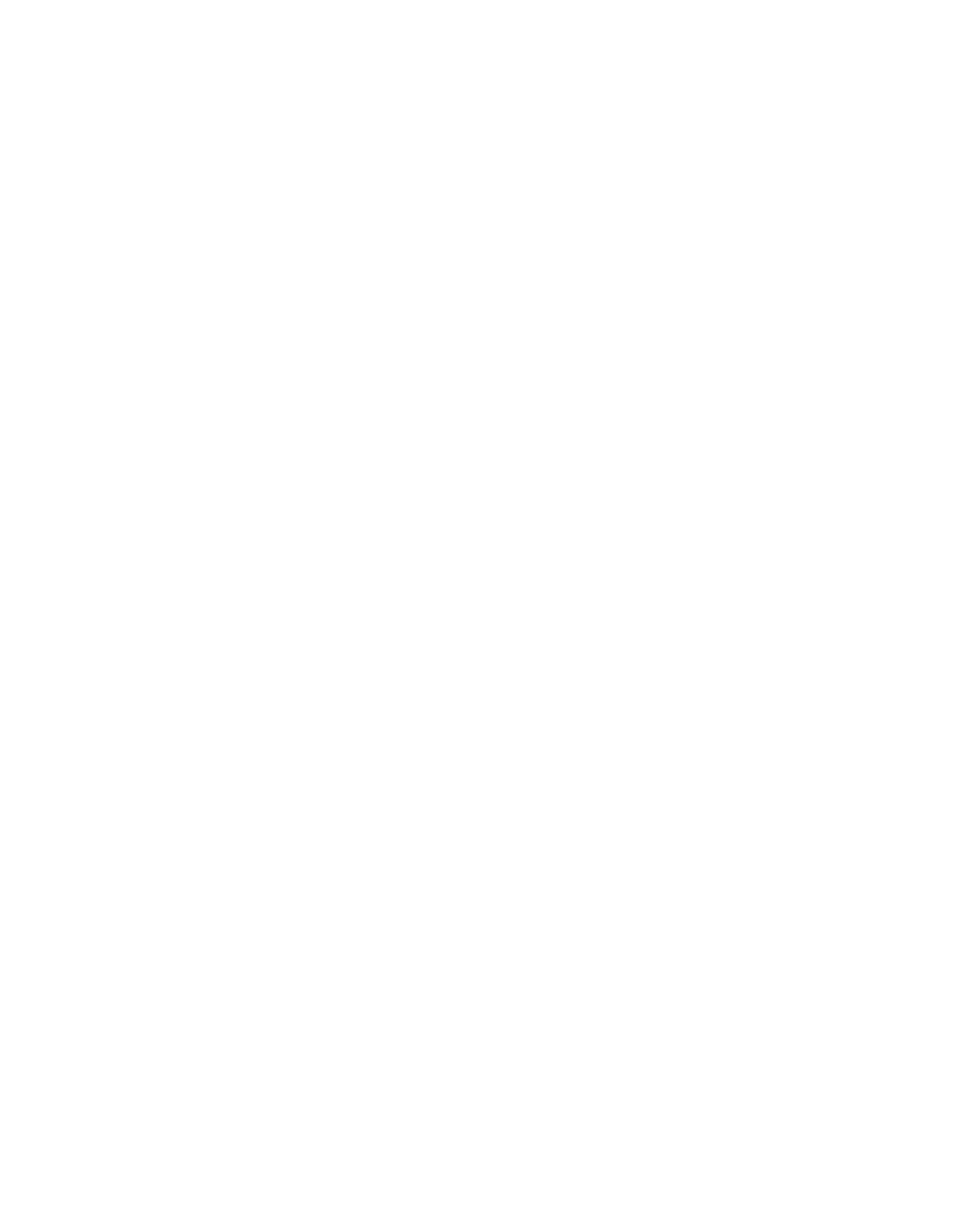# **I. INTRODUCTION**

In September 2013, The Council of State Governments, or CSG, entered into a cooperative agreement with the Federal Voting Assistance Program, or FVAP, launching the four-year, \$3.2 million Overseas Voting Initiative, or OVI.

The goal of this collaboration is to improve the voting process for citizens covered by the *Uniformed and Overseas*  Citizens Absentee Voting Act,<sup>1</sup> or UOCAVA, specifically by improving the return rate of overseas absentee ballots. This effort augments FVAP's ongoing efforts to engage its stakeholders—especially state and local election offices and improves the voting process for individuals covered under *UOCAVA* and for the election offices that implement *UOCAVA* provisions.

The *Uniformed and Overseas Citizens Absentee Voting Act*, or *UOCAVA*, covers U.S. citizens who are active members of the Uniformed Services—the Army, Navy, Air Force, Marine Corps, and Coast Guard, the commissioned corps of the Public Health Service, and of the National Oceanic and Atmospheric Administration—and their eligible family members, members of the Merchant Marine and their eligible family members, and U.S. citizens residing outside the United States.

The Military and Overseas Voter Empowerment Act,<sup>2</sup> or MOVE Act, enacted in 2009, promoted the use of technology to address some of the long-standing issues that faced military personnel, dependents and overseas citizens covered by *UOCAVA*. Among other provisions, the MOVE Act required states to:

- Transmit ballots no later than 45 days prior to a federal election;
- Provide *UOCAVA* voters with the option to request and receive voter registration and absentee ballot applications by electronic transmission; and
- Give *UOCAVA* voters the option of receiving a blank absentee ballot via an electronic transmission method.

MOVE also required states to work to ensure that electronic transmission procedures protected the security of the balloting process and the privacy of voters who used these electronic transmission processes.

The Military and Overseas Voter Empowerment Act, or MOVE Act, expanded *UOCAVA* significantly in 2009, when Congress passed the law to provide greater protections for service members, their families and overseas citizens. Among other provisions, the MOVE Act requires states to transmit validly-requested absentee ballots to *UOCAVA* voters no later than 45 days before a federal election, when the request has been received by that date, except where the state has been granted an undue hardship waiver approved by the Department of Defense for that election.

Since the enactment of the MOVE Act amendments, FVAP recognized a need to develop a data source to identify and assess the effectiveness of these reforms. At the time, the primary data source for *UOCAVA* voting was a separate survey of election officials that asked for overall transaction numbers in the aggregate. Later, FVAP agreed to consolidate its survey efforts, and its corresponding questions migrated into Section B of the Election Administration and Voting Survey,<sup>3</sup> or EAVS, administered by the U.S. Election Assistance Commission, or EAC. For the EAVS, each state reports data for each local election jurisdiction on a variety of aspects of the *UOCAVA* process, including the total number of registrants, the total number of ballots sent out to voters and the number of ballots returned, and the adjudication of these ballots. These data are helpful in painting a broad picture of trends in the overall experience of *UOCAVA* voters in each jurisdiction. However, because the data are aggregated—totals of each individual transaction—they do not help FVAP or election officials understand the more individual experience that voters have in their transactional interactions with their state or local election offices. The larger need for FVAP remained for identifying a data source that provides transactional data to better understand the customer service aspects at each step of the voting experience—from registration and ballot requests to the balloting process and determine how they can help voters lower their risk of ballot rejection and optimize their opportunity for success.

The U.S. Election Assistance Commission, or EAC, administers the biennial Election Administration and Voting Survey, or EAVS, to collect state-by-state data on the administration of federal elections. The EAVS reports include data on the ability of civilians, military members and overseas citizens to successfully cast a ballot and contain the most comprehensive, nationwide data about election administration in the United States. It is a survey of all States, the District of Columbia, Guam, Puerto Rico, American Samoa and the U.S. Virgin Islands.

## CSG OVERSEAS VOTING INITIATIVE: TECHNOLOGY WORKING GROUP

One major component of the CSG OVI was the creation of a technology working group to study ways technology could be used to enhance the voting process for military and overseas citizens. CSG and FVAP recognized that election officials across the country were incorporating innovative technologies to improve the voting process, including improvement of the *UOCAVA* voting experience, and set forth to draft best practices in this area based on this group's work.

The CSG OVI's Technology Working Group was comprised of state and local election officials from across the United States, who came together to identify ways in which the election experience for *UOCAVA* voters could be improved in the specific area of technology. Working together, the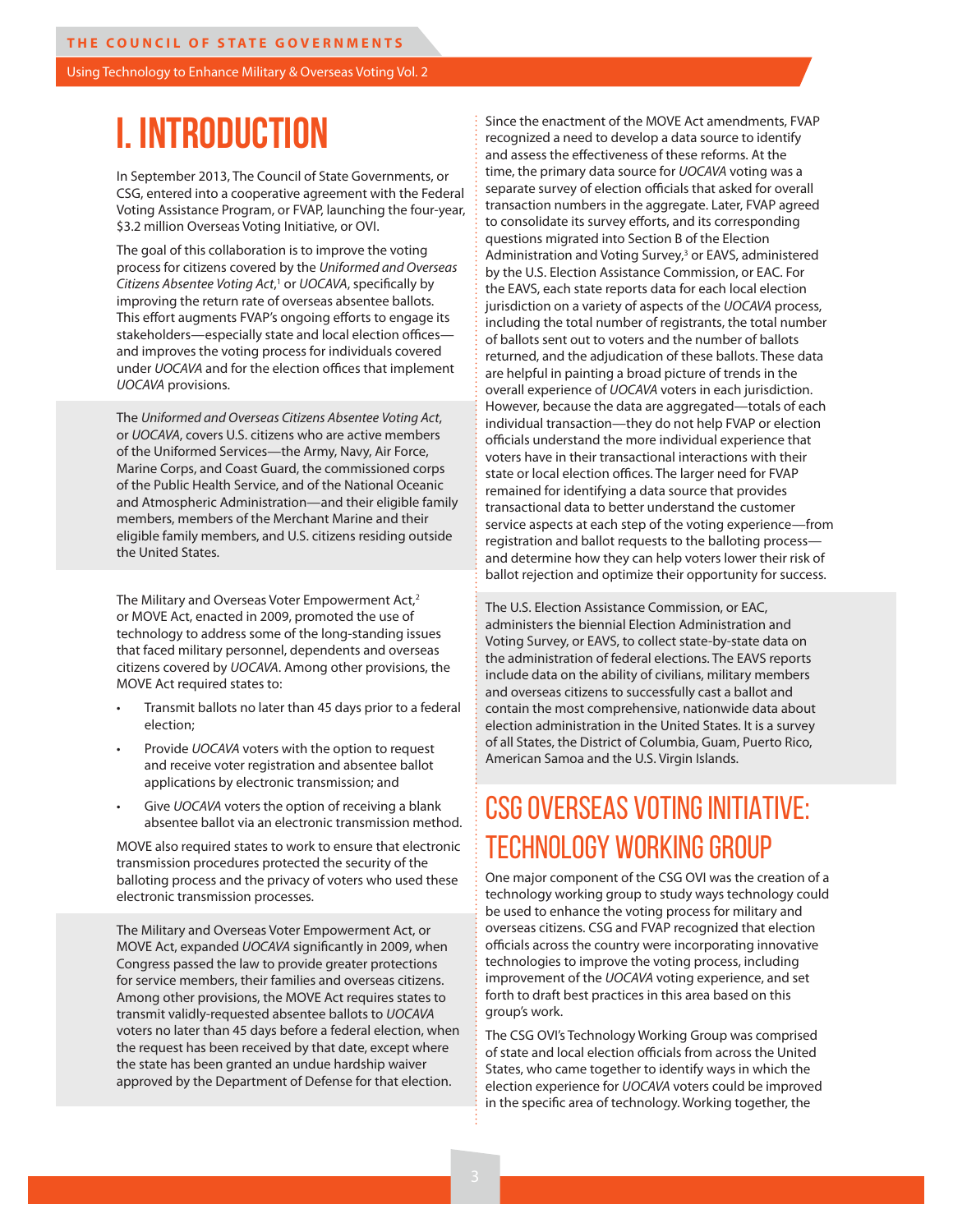group identified three primary areas where state and local governments can use technology improve the *UOCAVA* process: digital signing using the Department of Defense Common Access Card, or CAC, duplication of damaged or machine unreadable ballots, and the standardization of data collection.

# **II. STANDARDIZATION FOR MILITARY & OVERSEAS VOTING DATA**

In elections, there is a wealth of data that can be used to understand the effectiveness and efficiency associated with the administration of *UOCAVA* voting. At its core, improved effectiveness and efficiency will directly affect the quality of a person's customer service experience when voting. Consider, for example, a hypothetical person in the military who is overseas and who wants to vote. This person is covered by *UOCAVA*, and can register to vote and request an absentee ballot using the Federal Post Card Application, or FPCA. He or she sends in the FPCA form and is now registered. At the appropriate times, the person is sent an absentee ballot for each election. This voter might receive his or her ballot by mail, by email or via an online portal. In fact, the voter might receive ballots by all three methods at the same time. The voter then decides whether or not to vote. If the voter returns the ballot, it may be possible to return the ballot via email, fax, online portal, or by mail depending on state requirements. That is another decision point, and thus, another data point.

For this one voter, there is an abundance of information about his or her voting experience that does not involve personally identifiable information. For example, the FPCA provides:

- Country of destination for the ballot;
- Date that the voter submitted his or her registration and ballot request form;
- Date when the voter was sent his or her absentee ballot(s);
- Mode(s) of delivery used to send the absentee ballot(s);
- Whether the voter returned a ballot;
- Mode of delivery used to return the ballot;
- Date the ballot was received at the local election office, or LEO; and
- How the ballot was adjudicated—was it included in the ballots for tabulation or was it rejected (and why was it rejected).

A critical problem with this voter's information is that it may not be captured and stored in a way that is easily retrievable or easily combined with other data. In a useful format, these data are invaluable for the FVAP and election officials as

they work to better serve the needs of *UOCAVA* voters. By analyzing data about each voter's interaction with their state or local election office, it is possible to learn about the success and effectiveness of the interaction based on voter behavior. For example, data can tell how long the overall voting process took for each voter—from when the ballot was sent out to the voter to when it was returned by the voter to the local election office. Additionally, these data can better isolate key factors that contribute most to overall ballot success or rejection. For example, how often is voter behavior a key contributor for returning a late ballot that is subsequently rejected? These data exist; the problem is obtaining these data from each state election office, or SEO, and LEO.

## THE NEED FOR DATA STANDARDS

The lack of election data management and transfer standards has been recognized as an important issue for election administration in the United States for over a decade. A 2005 study noted that election officials typically use proprietary voting systems, provided by private election technology providers. One consequence of this model is that "[t]here is not a common standard or set of standards for sharing election data across these proprietary systems."4 Although there have been a number of efforts to develop election administration data standards in recent decades, there are currently no commonly accepted data standards for elections data specific to *UOCAVA* voters. In general, the absence of such standards leads to inefficiencies and errors making timely data reporting more difficult.

In order to capture data on each transaction a *UOCAVA* voter has with their election office, there needs to be a data standard that captures transactional-level data. For example, the standard would capture each step in the absentee voting process—from registration and ballot request to the return of the ballot and its final adjudication. The need for such analyses using standardized election data is especially great in the area of *UOCAVA* voting. The special voting rights afforded to *UOCAVA* citizens can pose unique administrative issues for election officials. It has long been known that the issues associated with ballot transitthe time associated with a LEO transmitting a ballot to a *UOCAVA* voter and then receiving it back—can affect whether the ballot is ultimately counted.<sup>5</sup> Furthermore, with the passage of the MOVE Act, jurisdictions often have to juggle multiple ballot requests from *UOCAVA* voters requests made by mail and electronically—and may have to track multiple ballot transmissions procedures, sometimes using various mode of transit. Understanding how LEOs and voters are using electronic ballot transmission is an important evaluation question. Ultimately, accurate transactional information about each aspect of a *UOCAVA* voter's experience is necessary for evaluating the factors that lead to voter success or failure.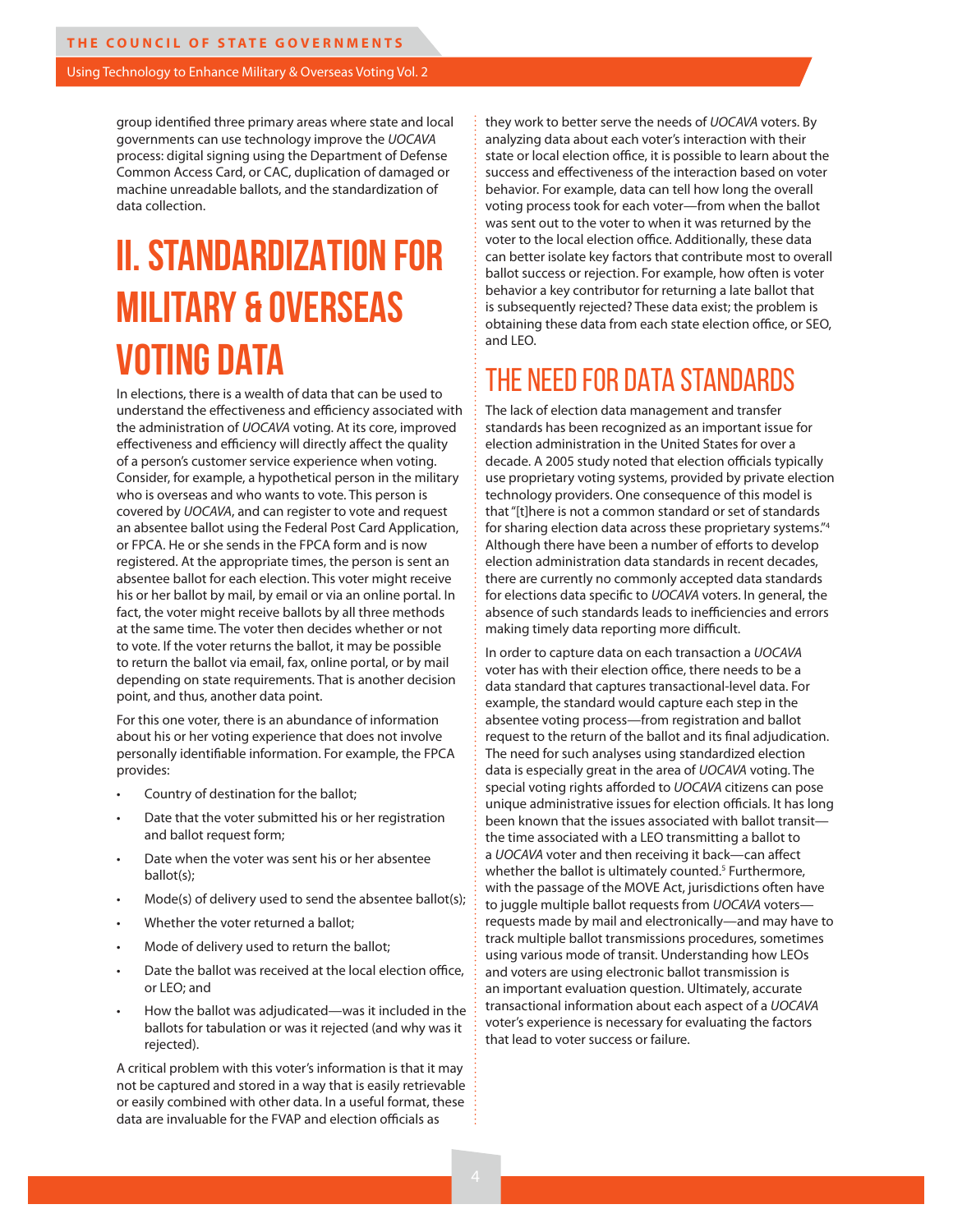# ISSUES WITH UOCAVA DATA MANAGEMENT

At the outset of its work on data standardization, the OVI supported research regarding effective data standardization and the issues associated with Section B data in general. This research was included in the *UOCAVA Data*  Management Best Practices<sup>6</sup> report and the EAVS Section B or ESB Data Standard<sup>7</sup>. It both informed the work of, and was influenced by the work of, the Data Standardization/ Performance Metrics Subgroup of the CSG OVI Technology Working Group. This research identified issues associated with data standardization for *UOCAVA* voting systems, and sets forth a path for implementing a *UOCAVA* data standard in the future.

The *UOCAVA* Data Management Best Practices report analyzed the information and data that are collected at the local level related to *UOCAVA* election administration. The analyses identified three key challenges related to *UOCAVA* administrative data:

- The election officials tasked with collecting and reporting *UOCAVA* election administration data typically have little understanding regarding how these data will ultimately be used. At the same time, consumers of these data—including the EAC and FVAP—often find that aggregate data fail to meet their needs.
- Existing election administration management systems are often not designed in a way that allows for *UOCAVA* administrative information to be tracked effectively. This problem sometimes forces election officials to use parallel or ad hoc systems (e.g., a separate spreadsheet outside the election management system) for keeping track of *UOCAVA* information.
- The diversity of data collection and reporting systems across election jurisdictions in the United States make it difficult for jurisdictions to collect and report the precise and consistent data that FVAP and others require for their analyses.

The report recommended the development of common definitions for many *UOCAVA* administrative practices. Using these common definitions, a standard data schema could then be developed for reporting these data, and this standard data schema for *UOCAVA* voter transactions could be used to collect and transmit all *UOCAVA* data. This report strongly recommended that state and local election officials be trained regarding the importance of the standard and be given the necessary tools so that they can best report transactional data using the data standard.

# THE CSG OVI DATA STANDARDIZATION/PERFORMANCE METRICS SUBGROUP AND THE EAVS SECTION B DATA STANDARD

 The Data Standardization/Performance Metrics Subgroup of the CSG OVI Technology Working Group met for over two years, studying the current state of *UOCAVA* administrative and outcomes data. The subgroup noted that most of the available information on *UOCAVA* voting is currently reported to the EAC and FVAP as a part of the EAVS. The EAVS requires election officials to report the totals for various transactions that occur as they administer an election for their *UOCAVA* voters. For example, jurisdictions report the total number of *UOCAVA* ballots that are sent in an election, the total number of *UOCAVA* ballots returned, and the total number of those *UOCAVA* ballots counted in a given election.

These aggregated data are important and useful, but FVAP and the subgroup members discussed how micro-level, transactional data provide a richer source of information. Election officials, FVAP, stakeholders and researchers can use transactional data to better understand the experiences of *UOCAVA* voters and successful *UOCAVA* voting outcomes.

This subgroup identified several benefits that would arise from having a clear data standard for *UOCAVA*:

- It would ease the reporting requirements that election officials face.
- It would allow election officials to provide clear documentation to other interested stakeholders and constituents of how their data is structured and understood.
- It would ensure the production of uniform and readily comparable transactional data. These data can be used by election officials, FVAP, stakeholders and researchers to better understand *UOCAVA* voter success, and analyze data across jurisdictions to identify best practices.
	- It would facilitate identification of voter transactional successes and jurisdiction-to-jurisdiction best practices, and will help election officials provide better service to their own *UOCAVA* voters.
	- It would give election officials quality information which can be used to navigate post-election disputes, challenges and election recounts. Individual transaction data in a standardized format, coupled with better data management practices in general, will help local election officials address any issues that arise regarding data quality and the status of ballots that may be contested in a recount or challenge.

It would reduce errors, inaccuracies and administrative costs, leading to a more efficient and effective process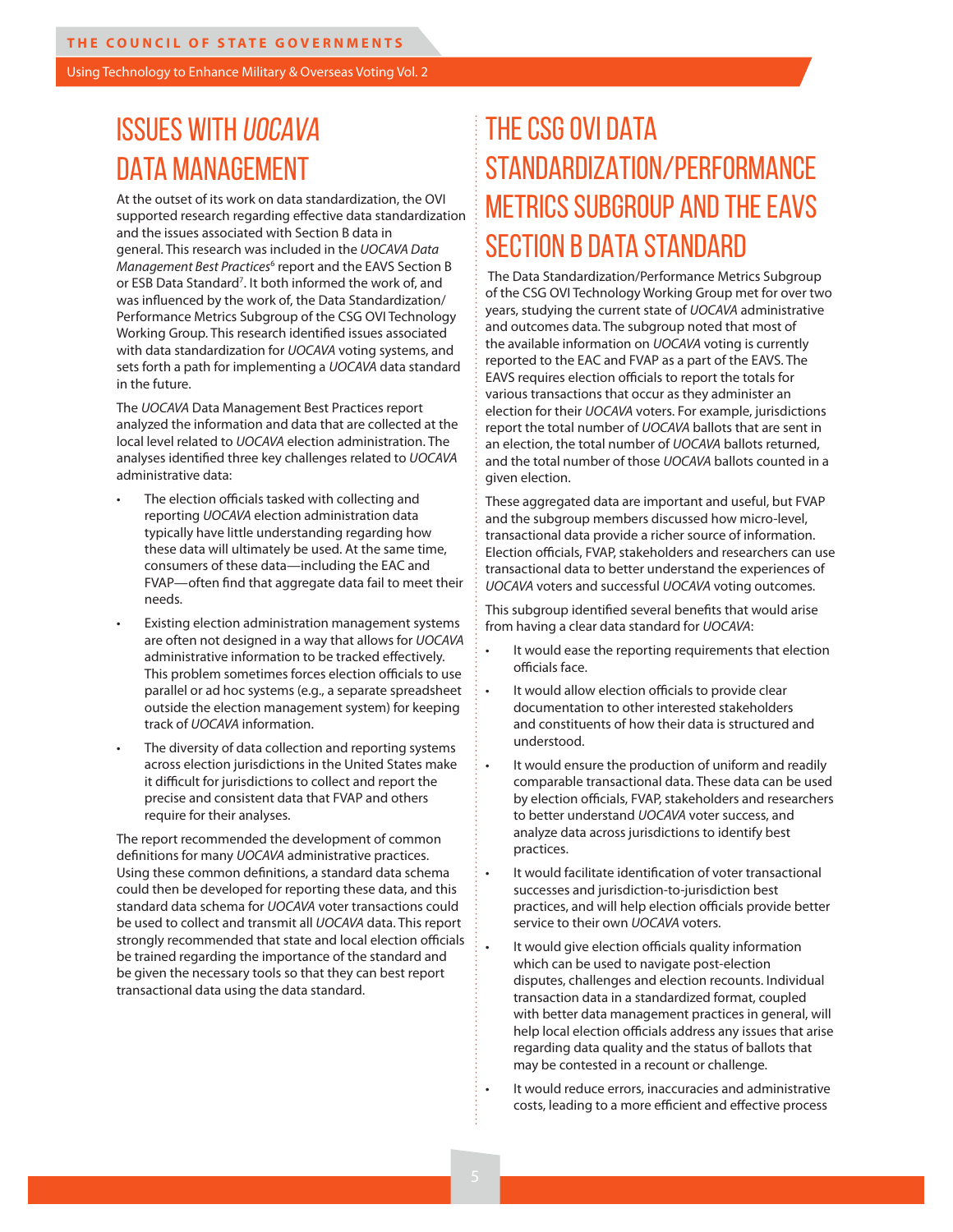for *UOCAVA* voting. A common data standard can be implemented using automated tools and these tools can make the *UOCAVA* process more efficient and effective.

The subgroup recommended that election officials adopt the ESB Data Standard—discussed below—to collect and report transactional data about *UOCAVA* voters. Such a data standard can be integrated directly with existing election administrative systems and export the *UOCAVA* transactional data in a common format for post-election reporting and other administrative uses. The transactional data could then be easily and accurately aggregated into the summaries needed for post-election reporting, such as the EAVS, without significant cost or loss of data quality.

## THE UOCAVA DATA STANDARD

The Data Standardization/Performance Metrics Subgroup engaged with CSG OVI staff to develop a proposed *UOCAVA* data standard. The data standard focuses on facilitating election administrators reporting *UOCAVA* transactional data in a relatively simple and efficient manner. This standard reports data in formats that are common in industry, academics and government. The assumption is that by providing accurate information about each *UOCAVA* voter transaction, the micro-level information can then be used for subsequent reporting of transactions or aggregate outcomes. The CGS OVI research provides a schema for how the transactional data necessary for EAVS Section B reporting should be formatted.<sup>8</sup> A portion of the transactional data elements that are part of that schema are listed in Appendix A along with a link to the full data standard documentation.

## PROGRAMMATIC BENEFITS OF HAVING A DATA STANDARD FOR UOCAVA VOTING

There are several important benefits to having a data standard for *UOCAVA* voting. Some of these benefits

are realized by state and local election offices and some by FVAP and the EAC. These include: easing the cost of administrative reporting, providing needed metrics for understanding voting success, yielding information to improve service provision to *UOCAVA* voters, and helping to generate data that can be used for post-election dispute resolution.

### EASY REPORTING

If a single data standard that allowed for the analysis of election administration existed, the process of reporting data could be greatly simplified; answering the EAVS or providing data to the EAC would become a simple matter of exporting the data. Currently, one problem with reporting election data is that they are kept in different formats in different state and local databases. The same data point—the date of return of an absentee ballot—might be in a different date format and have a different name across databases, for example, the equivalent fields of "return\_date" and "ret\_dt." Combining these items into a single *UOCAVA* voting dataset is difficult. A data standard means that once a jurisdiction makes the upfront effort to set up their system to support the standard, exporting data is easy and relatively costless. With a published set of data standards, election officials will have a published target for how to conform their data or, at a minimum, provide the documentation necessary for an independent observer to understand their data complexities.

#### UNDERSTANDING VOTING SUCCESS

FVAP defines absentee voter success as whether a returned ballot is accepted for voting. Analyzing transactional data will allow factors to be identified that maximize voter success. LEOs and SEOs will be in a position to leverage these findings to improve voter success, as well as have the data they need to do their own voter success analyses, without having to rely solely on anecdotal information. By identifying successful practices, LEOs and SEOs can

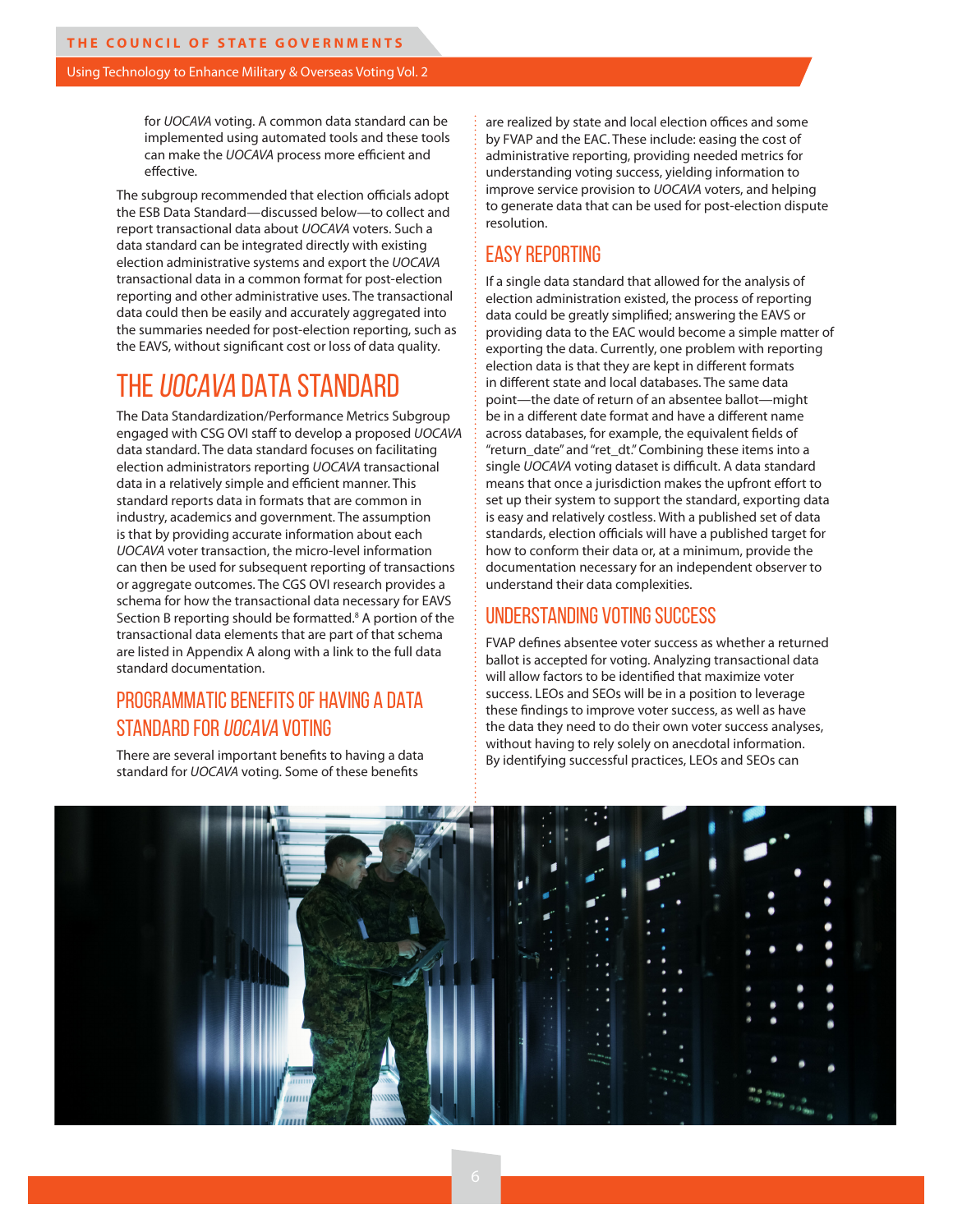determine the best services at the lowest cost to their voters. The *UOCAVA* voter benefits because they are receiving the best service, based on data-driven solutions to the issues they have voting.

## IMPROVED DATA FOR IMPROVED CUSTOMER SERVICE

The CSG OVI Policy Working Group has already noted that increased transparency can improve the electoral process.<sup>9</sup> Similarly, data standards have the ability to support greater levels of transparency for each voter and lead to more sound public policy. This improved transparency will also provide SEOs and LEOs with more usable and accurate information about the process of voting within their offices. By viewing *UOCAVA* voters as customers, election offices and FVAP can work to improve their processes by understanding the actions of voters and how this affects LEO workflows across the entire cycle of the election. For example, SEOs and LEOs are unlikely to have analyzed how long it takes to process an FPCA or the impact of being able to email a *UOCAVA* voter to answer questions. Having transactional data will allow LEOs and SEOs to understand their processes and subsequently improve them.

#### POST-ELECTION DISPUTE RESOLUTION

This focus on standard data transactions in the voting process improves the transparency of the election process and can help reduce post-election controversy and possible litigation over *UOCAVA* balloting. With effective data collection and data standardization, election officials will easily be able to provide objective evidence of what transpired at the voter level throughout the election. Election officials will also benefit from being able to use a national data standard. Voters, candidates, media and advocates should have increased confidence in the election process when they all have access to standardized data that supports the final results of the election.

# COST SAVINGS AND EFFICIENCIES OF HAVING A DATA STANDARD FOR UOCAVA VOTING

There are several forms of cost savings that result for LEOs and SEOs who adopt a standard for *UOCAVA* data. First, adopting this standard and using the tools that allow data export of voter-level administrative data in an appropriate form reduces the costs associated with completing Section B—the *UOCAVA* section of the EAVS. These tools include a combination of technology in the form of scripts and applications and administrative processes that allow for better and more complete data collection. The key benefit from using these tools is that the data do not have to be aggregated into a report; instead, the raw transactional data can be exported and then analyzed by FVAP and the EAC. FVAP will be working with the EAC to see how this standard can be applied to the

entire EAVS, which would make the entire EAVS reporting process quite simple. Second, the benefits associated with effective program evaluation and identification of effective practices will allow SEOs and LEOs to know what works and what does not work for serving the *UOCAVA* population.

## ORANGE COUNTY, CALIFORNIA, REGISTRAR OF VOTERS' EXAMPLE

There are many examples of how data standardization can help election officials in their work. Data that is formatted using a common standard can more easily be merged with other data, for analytic purposes. For example, the Orange County, California, Registrar of Voters adopted an industry-standard address format, and this allowed them to use a third-party data provider to locate voters who had not participated in any election over a four-year period. This data merge identified 122,000 voters who had new addresses according to the third-party data provider. The voters were sent postcards under the National Voter Registration Act provisions for removing voters from the rolls. In total, 18,800 of these voters returned the postcard, 16,000 voters were removed from the rolls, and 2,800 voters who still lived in Orange County and wished to remain registered to vote had their address updated. Since 2012, Orange County's address matching process has allowed it to correct address records for over 80,000 voters. Orange County had tried other methods to update voter addresses, but they were mostly unsuccessful. Only when Orange County adopted a standardized address data format were they able to effectively match voters against external data provided by a third party. The overall cost for using a third-party data provider and for contacting 250,000 voter records was almost \$60,000. The cost savings that resulted from the initial pilot of 18,800 voters' addresses was over \$44,000 after one election and the cost savings after four elections will be over \$94,000 because of reduced costs associated with printing sample ballots and mailing costs.

# UOCAVA DATA STANDARDIZATION **SUCCESS**

All the potential benefits outlined above can only be realized if it is possible for state and local election officials to capture and process data using a standardized data format. FVAP wanted to ensure that it was possible to obtain transactional data from a local election office and that local election offices collect *UOCAVA*-related EAVS data. It conducted a proof-of-concept test using 2012 Tarrant County, Texas, (Fort Worth) data and determined that 90 percent of its data mapped to the EAVS Section B data elements.

Over the past year, a consensus-driven data standard for collecting EAVS Section B data has been developed by CSG OVI in collaboration with its Technology Working Group's Data Standardization/Performance Metrics Subgroup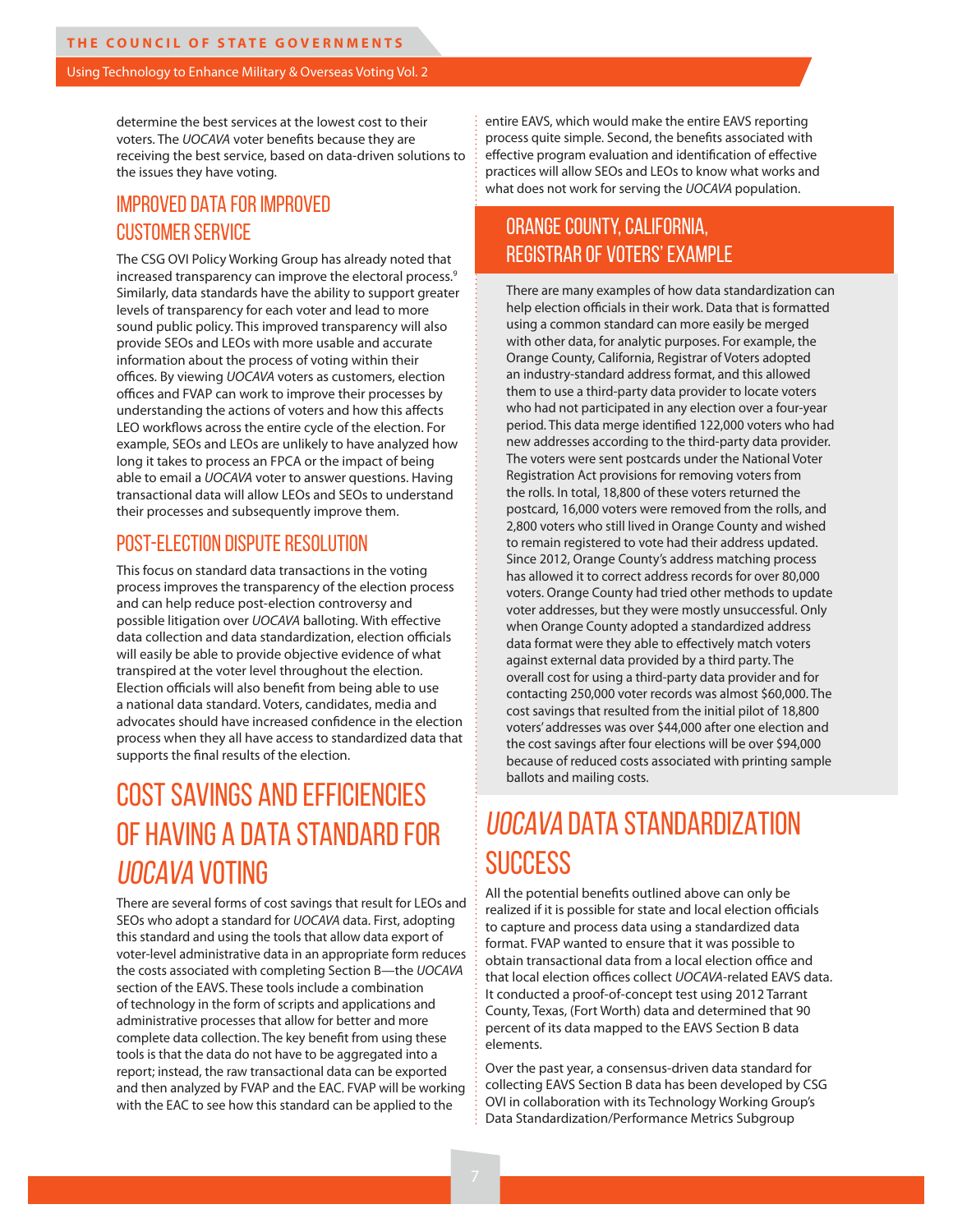# TARRANT COUNTY, TEXAS ELECTION DATA

|               | <b>Request Mode</b> | <b>Total Ballots</b> | <b>Return Rate</b> | <b>Rejection Rate</b> | <b>Rejected due to</b><br><b>lateness</b> |
|---------------|---------------------|----------------------|--------------------|-----------------------|-------------------------------------------|
| All Data      | Email               | 2,564                | 74.53%             | 6.19%                 | 75.42%                                    |
|               | Mail                | 36,019               | 90.13%             | 1.59%                 | 52.24%                                    |
|               | FPCA-Email          | 2,564                | 74.53%             | 6.19%                 | 75.42%                                    |
|               | FPCA-Mail           | 1,377                | 74.49%             | 3.86%                 | 84.21%                                    |
| <b>UOCAVA</b> | Email               | 2,564                | 74.53%             | 6.19%                 | 75.42%                                    |
|               | Mail                | 1,480                | 74.23%             | 4.45%                 | 85.11%                                    |
|               | FPCA-Email          | 2,564                | 74.53%             | 6.19%                 | 75.42%                                    |
|               | FPCA-Mail           | 1,377                | 74.49%             | 3.86%                 | 84.21%                                    |

Figure 1- This is an overview of pre-project Tarrant County, Texas, (Fort Worth) election data from the 2012 EAVS representing a comparison between all election data and UOCAVA-specific election data in the areas of request mode (email, mail, FPCA-email and FPCA-mail), total ballots, return rate, rejection rate, and rejected due to lateness. This chart notes that UOCAVA ballots have a higher rejection rate and a higher percentage that are rejected due to lateness than the total number of ballots in Tarrant County.

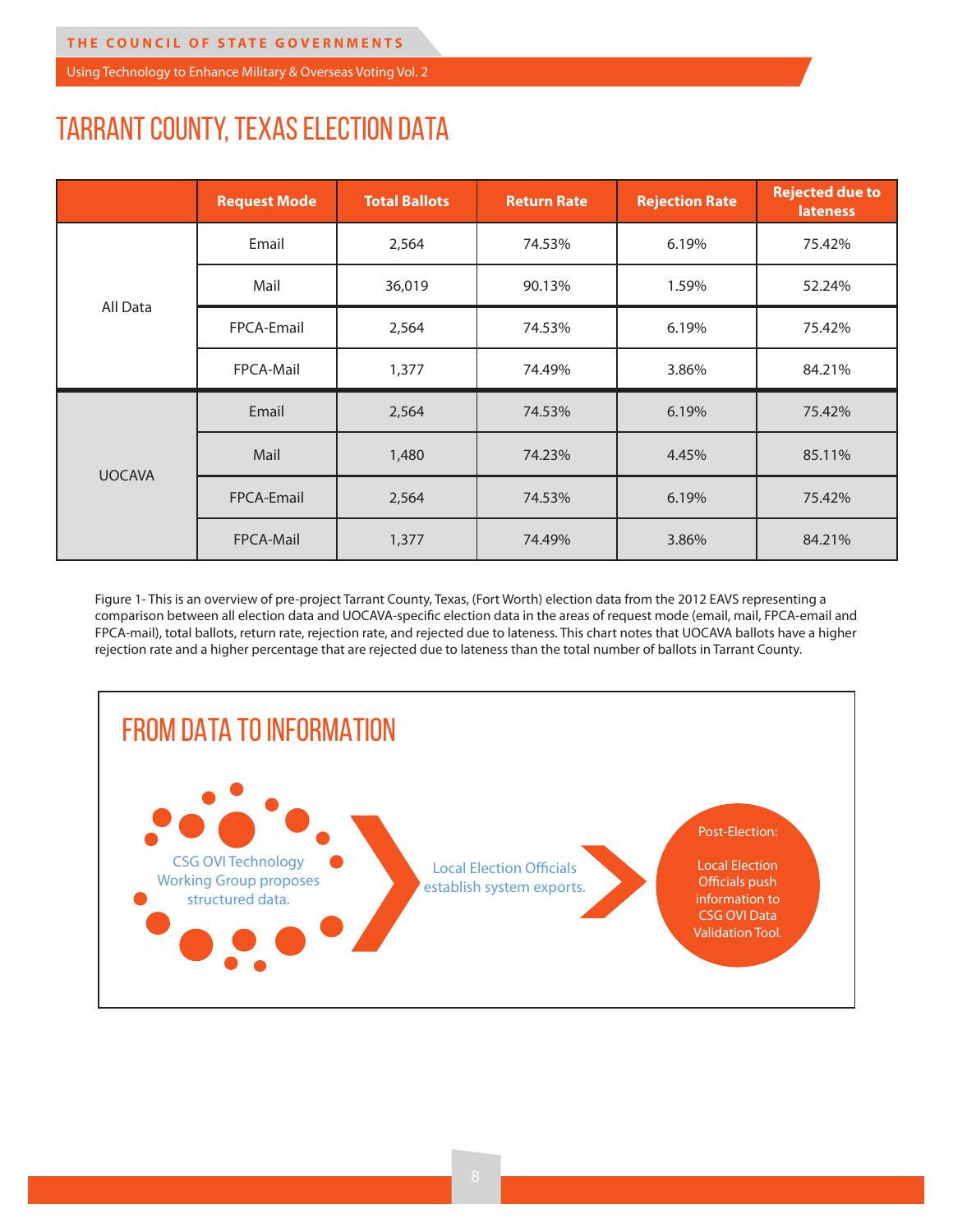through the ESB. Through this mechanism and the cooperation with and dedication of members of all of the OVI working groups, OVI was able to collect standardized *UOCAVA* data from election jurisdictions across the country which has assisted in the development of the ESB Data Standard. CSG OVI and FVAP are currently developing a system for uploading data for processing and analysis and are also conducting further outreach to jurisdictions across the United States, with the intent of collecting and standardizing data in jurisdictions that represent 90 percent of the *UOCAVA* election community.

The ESB Data Standard is a relatively simple specification for CSV files that use the Open Knowledge Foundation's JSON data table schema.<sup>10</sup> Ideally, the data that are provided in the schema are formatted using standards created by the International Organization for Standardization, or ISO.<sup>11</sup> For example, providing dates and addresses in standardized formats allows for data to be analyzed with minimal translation. The idea behind the standard is that each transaction between the voter and the election office would be "atomistic," meaning that the transaction data would completely describe the transaction in question. Each transaction would be clear as to the action taken (e.g., a ballot was received by a voter), when the transaction occurred, and, where possible, the relative success of the transaction.<sup>12</sup>

## RECOMMENDATIONS<sup>13</sup>

RECOMMENDATION: State and local election offices should work with FVAP and the EAC, to adopt and implement the ESB Data Standard, recognizing that it is the best vehicle for reducing the burden of completing federal reporting requirements for military and overseas voting and for capturing and analyzing voter success data. Using a single data standard would simplify the process of reporting data. Once a jurisdiction makes the upfront effort to setup a system to support the standard, exporting data would be easy and relatively costless. The jurisdiction would export their transactions related to the issue in question—such as *UOCAVA* voting—and the data could then be analyzed easily to address a variety of research questions, something that is difficult to do currently with the aggregated data reported in the EAVS.

RECOMMENDATION: CSG should work with FVAP to identify a method or partner agency that can support automated data collection and validation to ensure the continued use of this standard.

RECOMMENDATION: FVAP should continue to work cooperatively with the EAC and the National Institute of Standards and Technology, or NIST, to establish data repositories and related standards to support the long-term sustainability of the ESB Data Standard. FVAP should also share lessons learned to assist similar EAC efforts in the future to reduce post-election reporting requirements.

RECOMMENDATION: Once the ESB Data Standard is released, state and local election officials should ensure that the standard is incorporated into appropriate election technology provider contracts so that data can be exported using the ESB Data Standard. Adopting the ESB Data Standard requires election offices to engage in two important changes to their business practices. First, they will need to ensure that they are formatting data such as dates and state abbreviations using widely adopted standards. Second, they need to think of each transaction between the voter and the election office as a discrete and complete activity. Each transaction needs to be clear as to the action taken (e.g., a ballot was received by a voter), when the transaction occurred and, where possible, the relative success of the transaction.

## CONCLUSION

Standardizing data in the pursuit of these uniform datasets is a natural fit for the fragmented nature of election administration in the United States. The long-term goals of the ESB Data Standard is to automate the collection of the data for EAVS Section B and to serve as a model for the collection of all EAVS data in an automated fashion. Analyzing transactional data will allow FVAP to identify the factors that maximize voter success, as well as provide LEOs and SEOs with the individual-level, transactional data they need to understand how they currently provide service to *UOCAVA* voters and how this process can be improved, without relying solely on anecdotal information.

The Data Standardization/Performance Metrics Subgroup considered the benefits that would be achieved from having a single standard for collecting and reporting *UOCAVA*-specific voter data at the transaction level—each critical interaction between the voter and state or local election office. Specifically, the subgroup considered how the data currently reported in the EAVS Section B—the *UOCAVA* section of the survey—could be standardized for reporting purposes as part of an ESB Data Standard. This standard would support FVAP's current focus on developing a more automated process to obtain transactional-level data that will drive new voter-oriented programs. During its review, the subgroup identified several important benefits which would result from a *UOCAVA* data standard, with some of these benefits realized by state and local election offices and others by FVAP and the EAC. These benefits include:

EASE OF REPORTING—Data reporting would be simplified with the consistent use of a single data standard like the ESB Data Standard for *UOCAVA* voting, and election data more generally, by all target consumers for these election data, including EAC, FVAP and state and local election offices. Answering the EAVS or providing data to the EAC and FVAP becomes a simple matter of exporting the transactional data. A data standard means that once a jurisdiction makes the upfront effort to set up an election management system to support the standard, exporting data is easy and relatively costless. This greatly reduces the overall administrative burden associated with the current post-election survey program administered by the EAC and FVAP.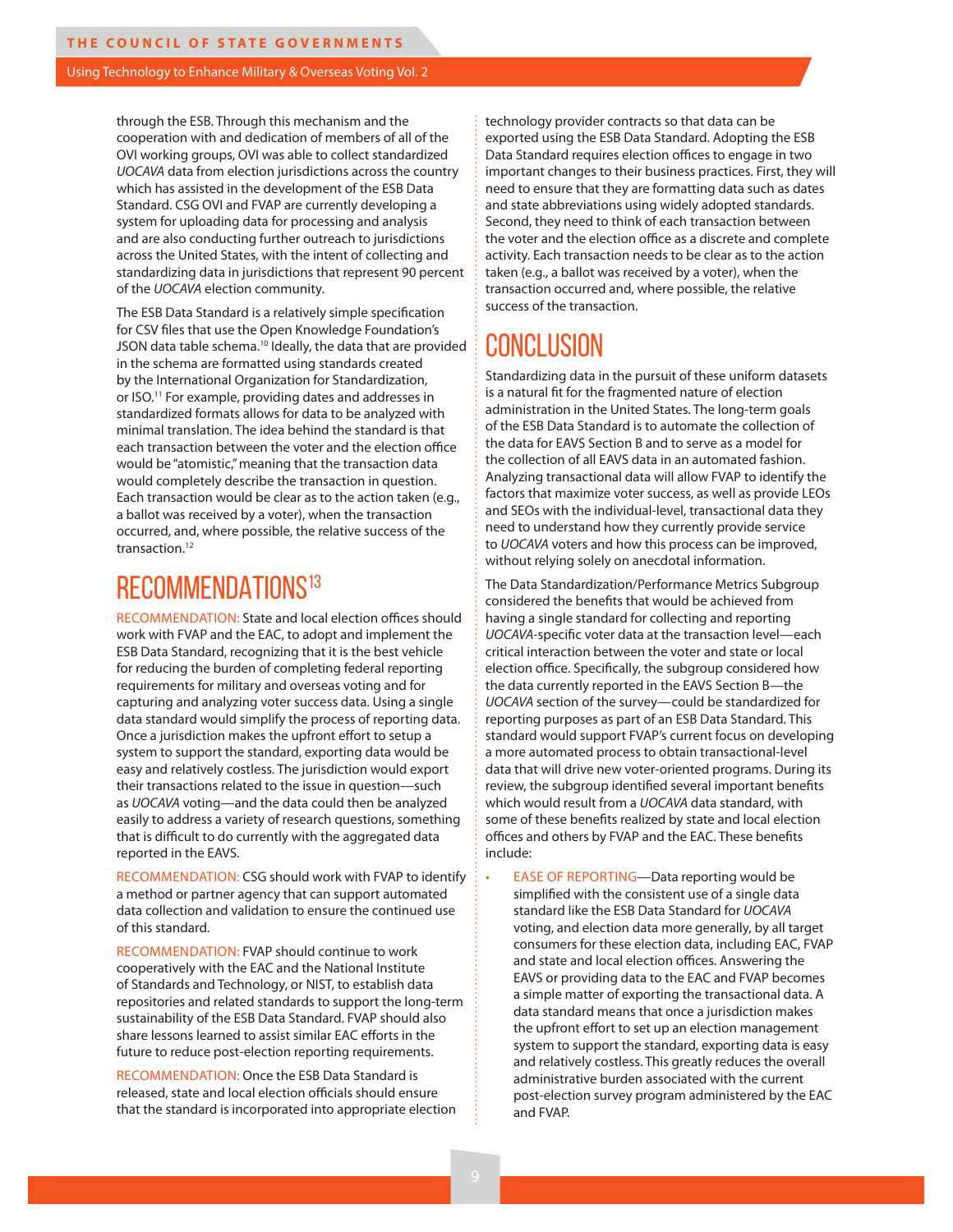- UNDERSTANDING VOTING SUCCESS—Analyzing transactional data would allow election administrators and FVAP to identify the factors that maximize voter success. These data can also provide state and local election offices with the data they need to justify resource requests and improve their services. By adopting successful election practices, state and local election offices can improve services at a lower cost to their constituencies simply through more effective resource allocation. Current post-election survey data only provide aggregate counts at the state and local elections levels, which is a sound practice for comparative analysis, but does not permit a deeper examination of individual contributors to voter success.
- IMPROVED CUSTOMER SERVICE—Understanding voter success should lead to improved customer service because state and local election offices would have more accurate information about ways in which voters are served by their offices. By viewing *UOCAVA* voters as customers, state and local election offices together with FVAP can work to provide evidence of what transpired at the voter level.
- COST SAVINGS AND EFFICIENCIES—By adopting the ESB Data Standard and using the tools that allow data export of voter-level administrative data in an appropriate form, the costs associated with completing Section B of the EAVS decrease dramatically. The data would not have to be aggregated into a report but instead the raw transactional data could be exported for analysis by FVAP and the EAC. FVAP will work with the EAC to explore how this standard can be applied to the entire EAVS, which would simplify the EAVS reporting process. Having transactional data would allow for effective program evaluation and identification of effective practices. State and local election offices would then better understand what works and what does not work in serving the *UOCAVA* population.
- SUPPORTING OTHER INITIATIVES—The ESB Data Standard has the potential to support other efforts, such as the CSG OVI's Military Ballot Tracking Pilot, or MBTP program. The MBTP examined the benefits of standardizing one set of barcode tracking elements for military ballots during the 2016 general election. It has the potential to not only provide greater levels of visibility and transparency to the mail balloting process for military voters, but holds real promise for increasing the level of customer service available to military voters by tracking a ballot, just as they would a package from their favorite online retailer.  $\blacksquare$

## ACKNOWLEDGEMENTS

The success of The Council of State Governments Overseas Voting Initiative and specifically its Technology Working Group was made possible due to the talents, dedication and insight of many, but most specifically the members of the CSG OVI Technology Working Group. These members are:

• Marci Andino, Executive Director, South Carolina State Election Commission

- Lori Augino, Director of Elections, Washington Office of the Secretary of State
- Thomas Connolly, Director of Election Operations, New York State Board of Elections
- Robert Giles, Director of Elections, New Jersey Department of State
- Neal Kelley, Registrar of Voters, Orange County, California
- Paul Lux, Supervisor of Elections, Okaloosa County, Florida
- Amber McReynolds, Director of Elections, City and County of Denver, Colorado
- Donald Palmer (Auxiliary Member), Democracy Project Fellow, Bipartisan Policy Center
- Stan Stanart, County Clerk, Harris County, Texas
- Justus Wendland, HAVA Administrator, Nevada Office of the Secretary of State

CSG would like to acknowledge Neal Kelley who served as the lead for the Data Standardization/Performance Metrics Subgroup of the CSG OVI Technology Working Group. We could not have completed our work in this area without Neal's leadership and incomparable expertise. The other members of this subgroup were Tom Connolly and Stan Stanart who were also critical to our success and we thank them for their enthusiasm, hard work and passion for this effort.

CSG thanks the jurisdictions who shared data with our team as part of our *UOCAVA* Data Standardization Project including the states of Colorado, New Jersey, New York, North Carolina, Oregon, South Carolina, Washington and Wisconsin and the following counties: Bexar County, Texas; Cook County, Illinois; Escambia County, Florida; Harris County, Texas; Los Angeles County, California; Okaloosa County, Florida; and Orange County, California.

CSG thanks James Goodwin, Allison Martin, Josh Donnelly and Scott Williamson at Booz Allen Hamilton and Tom Fogarty at SBG Technologies and their respective team members and researchers for their efforts in the area of data standardization.

CSG acknowledges the many organizations that sent representatives to present at our CSG OVI Technology Working Group meetings on a variety of topics to help further our knowledge and advance our efforts in assisting military and overseas voters. These groups include the following with thanks to all of their team members: Adobe Corporation, Clear Ballot, Democracy Live, The U.S. DoD Defense Manpower Data Center, the Election Administrator's Office of Bexar County, Texas, Election Systems & Software, Everyone Counts, the Nevada Secretary of State's Office, Pew Charitable Trusts' Election Initiatives, Program for Excellence in Election Administration at the Humphrey School at the University of Minnesota with special thanks to Doug Chapin from this program, Runbeck Elections, and the South Dakota Secretary of State's Office.

CSG thanks the U.S. Election Assistance Commission for their participation and insight on this effort, specifically EAC Chair Matt Masterson, commissioners Tom Hicks and Christy McCormick, and EAC staff members Brian Newby and Sean Greene. Additionally, CSG acknowledges the National Institute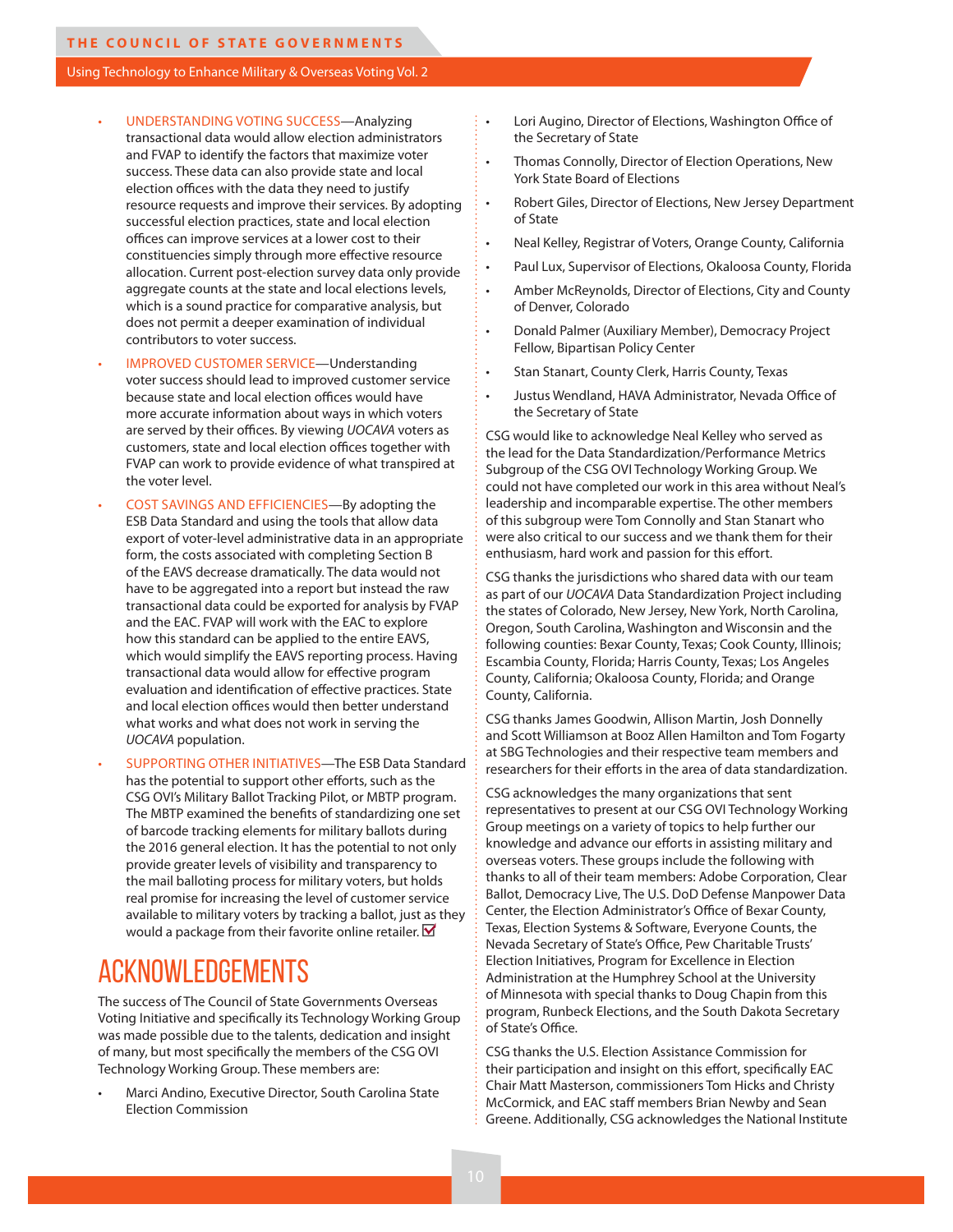of Standards and Technology, and specifically Mary Brady and John Wack, for their collaborative work across many topic areas specific to the CSG OVI Technology Working Group.

CSG thanks the Fors Marsh Group for their partnership on the OVI effort and specifically Brian Griepentrog and the FMG team of researchers including Thad E. Hall, Krysha Gregorowicz, Kinsey Gimbel, Kelly Wurtz, Colin Macfarlane, Carrie von Bose and R. Michael Alvarez.

CSG especially thanks FVAP for its leadership, vision and collaboration on this critically important work, without its support the OVI would not be possible. Thank you to FVAP Director David Beirne for his expertise, support and dedication to the success of this project. We'd also like to acknowledge former FVAP Director Matt Boehmer, Katherine Roddy, Scott Wiedmann and the entire FVAP staff for their invaluable support.

The work of CSG OVI was supported by Kamanzi G. Kalisa, OVI director; Michelle M. Shafer, OVI election technology senior research adviser; Jared Marcotte, OVI senior technology adviser; Ann McGeehan, OVI special adviser; and Jessica Kirby, OVI research associate.

## APPENDIX A

#### EAVS Section B Data Standard

The EAVS Section B Data Standard, or ESB, aims to provide a simple way to supply data for Section B of the Election Administration and Voting Survey, or EAVS. Although the EAVS data can be used to compare election administration at the state-level, these aggregate data are not intended to evaluate voter-level transactions and what contributes to a voter successfully receiving and casting a ballot. The ESB Data Standard gives states and local election offices a mechanism for reporting data in a structured format, where deeper analysis of voter behavior can occur and potential pitfalls in the administrative process can be isolated.

The standard captures information about UOCAVA transactions, such as:

- When a voter requests a ballot;
- When the ballot request is processed;
- To what country the ballot is sent, and when;
- Why an application/ballot is rejected; and
- Whether a voter is military or overseas citizen.

To make the process of collecting data easier, this project borrows lessons from the Voting Information Project's,<sup>14</sup> approach to data collection, using a flat file format for data collection and push any transformations downstream.

The official ESB Data Standard documentation can be found here: https://eavs-section-b-data-standard.readthedocs.io/ en/latest/.

## ENDNOTES

1 *Uniformed and Overseas Citizens Absentee Voting Act* of UOCAVA information can be found here: www.fvap.gov/ info/laws/uocava

2 Information about The Military and Overseas Voter Empowerment, or MOVE, Act can be found here: www. justice.gov/opa/pr/fact-sheet-move-act

3 For more information, see: www.eac.gov/research-anddata/election-administration-voting-survey/.

4 R. Michael Alvarez and Thad E. Hall, 2005, "The Next Big Election Challenge: Developing Electronic Data Transaction Standards for Election Administration," IBM Center for the Business of Government. www.businessofgovernment.org/ report/next-big-election-challenge-developing-electronicdata-transaction-standards-election-adminis

5 See, for example, see R. Michael Alvarez, Thad E. Hall, and Brian F. Roberts. "Military voting and the law: procedural and technological solutions to the ballot transit problem," Fordham Urban Law Journal 34 (2007): 935.

6 Placeholder footnote for report link on CSG OVI website to go up when this paper goes up as we do not want link live before report issuance.

7 The official ESB documentation can be found here: https:// eavs-section-b-data-standard.readthedocs.io/en/latest/

8 The EAVS Section B Data Standard uses a JSON ("JavaScript Object Notation") table schema approach, which is humanreadable and usable by many different types of computer software systems. This makes it an excellent format for data management and exchange.

9 The CSG OVI Policy Working Group Recommendations can be found here: knowledgecenter.csg.org/kc/system/files/ CSG%20OVI%20Recommendations%20Report%20Updated. pdf

10 This schema can be found here: http://specs. frictionlessdata.io/json-table-schema/

11 More information on ISO can found be here: http://www. iso.org/iso/home.html

12 For many transactions, it is difficult to define a "successful transaction" because of the nature of voting. For example, if ballots are sent to voters, the only failure definitions are ballots that are returned and reports by voters that their ballot did not arrive. A voter who does not report that their mail ballot did not arrive may not report the problem and instead vote a ballot they received in another way (e.g., via email), using the Federal Write-In Absentee Ballot, or FWAB, or simply not vote.

13 The complete recommendations from the CSG OVI Technology Working Group can be found here: http://www. csg.org/OVI/documents/KKOVITechRecs.pdf

14 Information about the Voting Information Project can be found here: https://votinginfoproject.org/